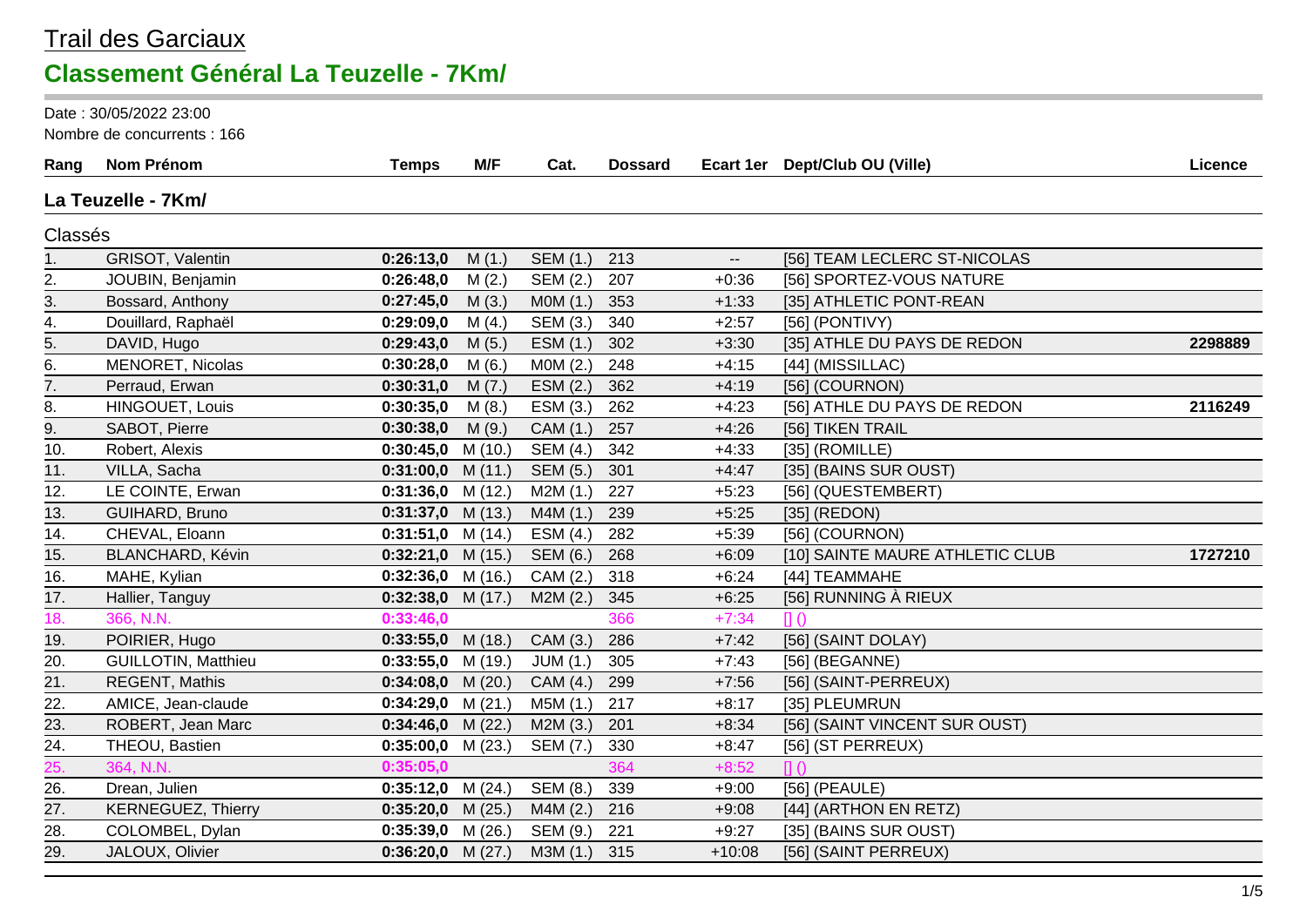| Rang              | Nom Prénom                     | <b>Temps</b>             | M/F     | Cat.            | <b>Dossard</b> |          | Ecart 1er Dept/Club OU (Ville) | Licence        |
|-------------------|--------------------------------|--------------------------|---------|-----------------|----------------|----------|--------------------------------|----------------|
| 30.               | Robert, Jérémie                | 0:36:46,0                | M (28.) | SEM (10.)       | 335            | $+10:34$ | [44] (PONT CHATEAU)            |                |
| 31.               | <b>CONAN, Catherine</b>        | 0:36:56,0                | F(1.)   | M1F(1.)         | 222            | $+10:44$ | [56] (QUESTEMBERT)             |                |
| 32.               | DESPREAUX, Julien              | $0:36:58,0$ M (29.)      |         | SEM (11.) 291   |                | $+10:46$ | $[35]$ (ACIGNE)                |                |
| 33.               | GOUJON, Antoine                | $0:37:07,0$ M (30.)      |         | SEM (12.)       | 209            | $+10:55$ | [44] (VIGNEUX DE BRETAGNE)     |                |
| $\overline{34}$ . | CORNET, François               | 0:37:08,0                | M (31.) | SEM (13.)       | 208            | $+10:55$ | [44] (VIGNEUX DE BRETAGNE)     |                |
| 35.               | Guihard, Fabien                | $0:38:35,0$ M (32.)      |         | ESM (5.)        | 341            | $+12:23$ | $[35]$ (REDON)                 |                |
| $\overline{36}$ . | GUIHARD, Sam                   | $0:38:35,0$ M (33.)      |         | SEM (14.)       | 232            | $+12:23$ | [92] (COURBEVOIE)              |                |
| $\frac{37}{38}$   | ANNEE, Olivier                 | $0:38:45,0$ M (34.)      |         | M2M(4.)         | 234            | $+12:33$ | [35] TIKEN TRAIL               |                |
|                   | Panhalleux, Clémentine         | 0:38:47,0                | F(2.)   | <b>SEF (1.)</b> | 370            | $+12:35$ | $[56]$ (PEILLAC)               |                |
| 39.               | <b>GERVAIS, Sophie</b>         | 0:38:50,0                | F(3.)   | CAF (1.)        | 280            | $+12:37$ | [72] (BESSE SUR BRAYE)         |                |
| 40.               | Lumeau, Martin                 | $0:38:52,0$ M (35.)      |         | CAM (5.)        | 359            | $+12:40$ | [35] (BAINS SUR OUST)          |                |
| 41.               | LAROCHE, Guillaume             | $0:38:53,0$ M (36.)      |         | M1M(1.)         | 224            | $+12:40$ | [44] (CONQUEREUIL)             | T315570        |
| 42.               | FEVRIER, Stéphanie             | 0:39:02,0                | F(4.)   | MOF (1.)        | 223            | $+12:49$ | [44] (CONQUEREUIL)             |                |
| 43.               | MAHE, Gilles                   | $0:39:07,0$ M (37.)      |         | M5M(2.)         | 312            | $+12:55$ | $[35]$ (REDON)                 |                |
| 44.               | Josse, Arthur                  | $0:39:16,0$ M (38.)      |         | SEM (15.) 331   |                | $+13:04$ | $[35]$ (REDON)                 |                |
| $\overline{45}$ . | COLOMBEL, Jean Yves            | $0:39:16,0$ M (39.)      |         | M3M(2.)         | 235            | $+13:04$ | [35] (BAINS SUR OUST)          |                |
| 46.               | LESOURD, Fabien                | $0:39:29,0$ M (40.)      |         | SEM (16.) 218   |                | $+13:17$ | $[35]$ (REDON)                 |                |
| 47.               | RENAUD, Jean Michel            | $0:39:36,0$ M (41.)      |         | M3M (3.)        | 229            | $+13:23$ | [35] ENTRE PALIS ET MÉGALITHES |                |
| 48.               | <b>GUILLEMIN, Anita</b>        | 0:40:48,0                | F(5.)   | M1F(2.)         | 228            | $+14:36$ | [56] (MALANSAC)                |                |
| 49.               | Debray, Hugues                 | $0:41:15,0$ M (42.)      |         | M3M (4.)        | 346            | $+15:02$ | [56] TRAIL DU MORTIER - GLÉNAC |                |
| 50.               | Moison, Anne-Claire            | 0:41:18,0                | F(6.)   | MOF(2.)         | 365            | $+15:06$ | [35] (REDON)                   |                |
| 51.               | Piron, Bleuenn                 | 0:41:18,0                | F(7.)   | EST(1.)         | 333            | $+15:06$ | $[35]$ (RENAC)                 |                |
| 52.               | RAULO, Olivier                 | $0:41:38,0$ M (43.)      |         | M2M (5.)        | 249            | $+15:26$ | [44] (LE POULIGUEN)            |                |
| $\frac{53}{54}$   | Guiouillier, Nathalie          | 0:41:56,0                | F(8.)   | M2F(1.)         | 357            | $+15:44$ | [44] (ST NICOLAS DE REDON)     |                |
|                   | MARLYSE, Monot                 | 0:41:56,0                | F(9.)   | M3F(1.)         | 215            | $+15:44$ | [44] (ARTHON EN RETZ)          |                |
| 55.               | LE JEUNE, Gilbert              | $0:42:30,0$ M (44.)      |         | M5M (3.)        | 319            | $+16:18$ | [29] LES FOULÉES CONCARNOISES  |                |
| 56.               | AZNAR, Patrick                 | $0:43:12,0$ M (45.)      |         | M7M (1.)        | 206            | $+16:59$ | [56] ACP MUZILLAC              |                |
| 57.               | RICHOMME, Isabelle             | $0:43:17,0$ F (10.)      |         | M2F(2.)         | 323            | $+17:05$ | [35] (REDON)                   |                |
| 58.               | Audoire, Emma                  | 0:43:18,0                | F(11.)  | CAF (2.)        | 358            | $+17:06$ | [35] (SAINTE MARIE DE REDON)   |                |
| 59.               | <b>BUCH, Christian</b>         | $0:43:19,0$ M (46.)      |         | M5M (4.)        | 246            | $+17:07$ | [35] CNP REDON                 | <b>B69272C</b> |
| $\overline{60}$ . | PENNEC, René                   | $0:43:23,0$ M (47.)      |         | M4M (3.)        | 210            | $+17:10$ | [56] ELFE DE CAMPENEAC         |                |
| 61.               | MARSAC, Raphaël                | $0:43:24,0 \quad M(48.)$ |         | SEM (17.)       | 225            | $+17:11$ | [35] (GUIPRY MESSAC)           |                |
| 62.               | 361, N.N.                      | 0:43:29,0                |         |                 | 361            | $+17:17$ |                                |                |
| 63.               | CART-TANNEUR, Fabian           | $0:43:33,0$ M (49.)      |         | M2M (6.)        | 270            | $+17:21$ | [92] (CLICHY)                  |                |
| 64.               | LE CALONNEC TRIBALLIER, Soazic | $0:43:35,0$ F (12.)      |         | MOF(3.)         | 278            | $+17:23$ | [35] COURIR A BAINS            |                |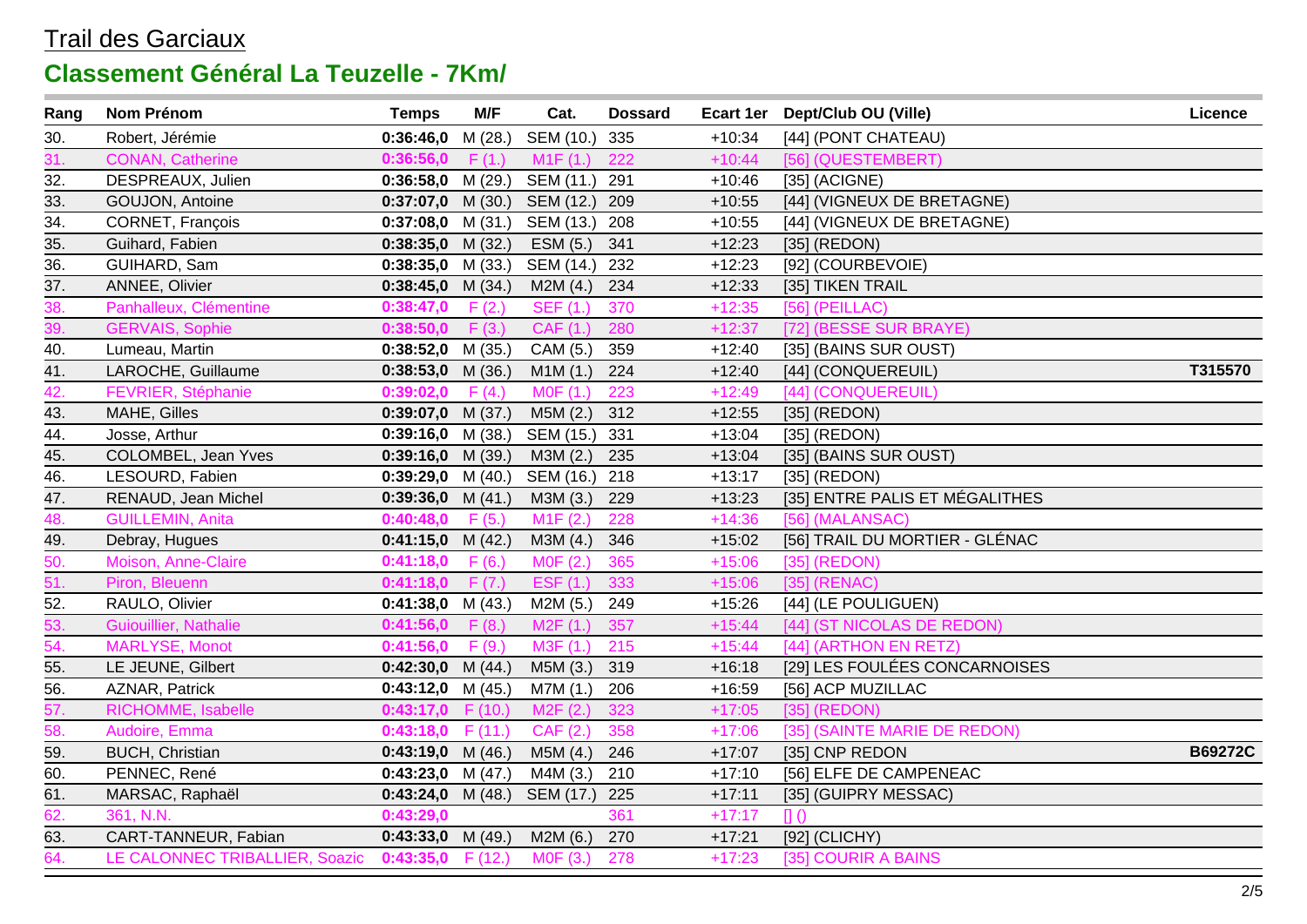| Rang                                   | Nom Prénom                 | <b>Temps</b>        | M/F     | Cat.                  | <b>Dossard</b> |          | Ecart 1er Dept/Club OU (Ville)                     | Licence |
|----------------------------------------|----------------------------|---------------------|---------|-----------------------|----------------|----------|----------------------------------------------------|---------|
| 65.                                    | <b>VILBOUX, Claudine</b>   | 0:43:35,0           | F(13.)  | M5F (1.)              | 251            | $+17:23$ | [56] COURIR A BAINS                                |         |
| 66.                                    | Raithier, Régis            | 0:43:42,0           | M (50.) | M3M (5.)              | 285            | $+17:30$ | $[56]$ (ARZAL)                                     |         |
| 67.                                    | LOZIER, Beatrice           | 0:43:47,0           | F(14.)  | M <sub>1</sub> F (3.) | 313            | $+17:34$ | [56] ASEAAC DES ECOLES DE ST CYR COETQUIDAN 855394 |         |
| 68.                                    | <b>GUILLOTEL, Enora</b>    | $0:43:55,0$ F (15.) |         | EST(2.)               | 329            | $+17:43$ | [56] (ST PERREUX)                                  |         |
| 69.                                    | HAMON, Sarah               | 0:44:00,0           | F(16.)  | ESF (3.)              | 275            | $+17:48$ | [35] COURIR A BAINS                                |         |
| 70.                                    | PIRON, Samuel              | $0:44:37,0$ M (51.) |         | M3M (6.)              | 287            | $+18:25$ | [35] ATHLE DU PAYS DE REDON                        | 1352888 |
| 71.                                    | <b>BODIN, Aurore</b>       | 0:44:44,0           | F(17.)  | M2F(3.)               | 289            | $+18:32$ | $[44]$ (PLESSÉ)                                    |         |
| 72.<br>73.                             | <b>BARRE, Evelyne</b>      | 0:45:07,0           | F(18.)  | M6F(1.)               | 327            | $+18:55$ | [29] LES FOULÉES CONCARNOISES                      |         |
|                                        | <b>GICQUELET, Nathalie</b> | 0:45:09,0           | F(19.)  | MAF(1.)               | 244            | $+18:57$ | [56] ATHLE DU PAYS DE REDON                        | 1156178 |
| 74.                                    | <b>GUILLEMIN, Eva</b>      | 0:45:27,0           | F(20.)  | CAF (3.)              | 233            | $+19:15$ | [56] (MALANSAC)                                    |         |
| 75.                                    | Le Breton, Maya            | 0:46:56,0           | F(21.)  | CAF (4.)              | 334            | $+20:44$ | [56] (MALESTROIT)                                  |         |
| 76.                                    | CRETE, Dominique           | 0:47:12,0           | M (52.) | M5M (5.)              | 202            | $+21:00$ | [56] (SAINT PERRREUX)                              |         |
| $\overline{77}$ .                      | HEMERY, Bruno              | 0:47:12,0           | M (53.) | M4M (4.)              | 230            | $+21:00$ | [56] ATHLE DU PAYS DE REDON                        | 2225349 |
| 78.<br>79.                             | DELANNEE, Typhaine         | 0:47:23,0           | F(22.)  | JUF(1.)               | 220            | $+21:11$ | [35] RUGBY CLUB REDONNAIS                          |         |
|                                        | PICHARD, Manon             | $0:47:23,0$ F (23.) |         | JUF(2.)               | 304            | $+21:11$ | $[56]$ (ALLAIRE)                                   |         |
| 80.                                    | <b>THOMAS, Annwenn</b>     | $0:47:33,0$ F (24.) |         | EST(4.)               | 322            | $+21:20$ | [56] (BEGANNE)                                     |         |
| $\overline{81}$ .                      | <b>NGOLET, Colette</b>     | 0:47:45,0           | F(25.)  | M3F(2.)               | 266            | $+21:33$ | [10] SAINTE MAURE ATHLETIC CLUB                    | 1960824 |
| 82.                                    | DEGRES, Jean-yves          | 0:47:46,0           | M(54.)  | M6M (1.)              | 255            | $+21:34$ | [56] CARQ                                          |         |
| 83.                                    | Beaujouan, Philippe        | $0:47:47,0$ M (55.) |         | M3M (7.)              | 350            | $+21:34$ | [35] (POSSÉ LES BOIS)                              |         |
| 84.                                    | <b>DANIEL, Romandine</b>   | 0:47:47,0           | F(26.)  | SEF (2.)              | 321            | $+21:34$ | [56] (SAINT PERREUX)                               |         |
| 85.                                    | HALGAND, Jerome            | 0:47:50,0           | M (56.) | M2M(7.)               | 247            | $+21:37$ | $[44]$ (REZÉ)                                      |         |
| 86.                                    | <b>BERTRAND, Frédéric</b>  | 0:47:53,0           | M (57.) | M2M(8.)               | 203            | $+21:40$ | [56] (SAINT PERRREUX)                              |         |
| 87.                                    | LUCAS, Sonia               | 0:47:55,0           | F(27.)  | M2F(4)                | 236            | $+21:42$ | [44] SEPT 3 R                                      |         |
| 88.                                    | STEQUERT, Laurent          | $0:48:07,0$ M (58.) |         | M3M (8.)              | 265            | $+21:55$ | [10] SAINTE MAURE ATHLETIC CLUB                    |         |
| 89.                                    | <b>BIHAN, Thérèse</b>      | $0:48:22,0$ F (28.) |         | M7F(1.)               | 296            | $+22:10$ | [56] (SAIN VINCENT SUR OUST)                       |         |
| 90.                                    | KACI CHAOUCHE, Boualem     | $0:48:32,0$ M (59.) |         | M7M (2.)              | 237            | $+22:20$ | [44] (LA TURBALLE)                                 |         |
| $\frac{91}{92}$                        | Nicot, Katell              | 0:48:37,0           | F(29.)  | M1F(4)                | 343            | $+22:25$ | [56] TIKEN                                         |         |
|                                        | LE FOL, Margot             | 0:48:39,0           | F(30.)  | SEF (3.)              | 316            | $+22:27$ | $[56]$ (ALLAIRE)                                   |         |
| 93.                                    | <b>GUILLON, Karine</b>     | 0:48:41,0           | F(31.)  | M3F (3.)              | 211            | $+22:29$ | [56] (SAINT PERRREUX)                              |         |
|                                        | LORFEUVRE, Nathalie        | 0:48:42,0           | F(32.)  | M4F (2.)              | 214            | $+22:29$ | [35] ATHLE DU PAYS DE REDON                        | 1004908 |
|                                        | <b>DERUNES, Isabelle</b>   | 0:48:42,0           | F(33.)  | M3F(4.)               | 212            | $+22:29$ | [35] (REDON)                                       |         |
| $\frac{94.}{95.}$<br>$\frac{95.}{96.}$ | <b>BLOYET, Sophie</b>      | $0:48:45,0$ F (34.) |         | M1F(5.)               | 297            | $+22:32$ | [56] (SAINT VINCENT SUR OUST)                      |         |
| 97.                                    | REGENT, Anne-sophie        | $0:48:49,0$ F (35.) |         | M1F(6.)               | 300            | $+22:37$ | [56] (ST PERREUX)                                  |         |
| 98.                                    | <b>TROCHET, Annagwen</b>   | 0:48:57,0           | F(36.)  | ESF (5.)              | 205            | $+22:44$ | [44] (SAINT NICOLAS DE REDON)                      |         |
| 99.                                    | RICHARD, Helene            | $0:49:16,0$ F (37.) |         | M1F (7.)              | 308            | $+23:04$ | [35] (VEZIN LE COQUET)                             |         |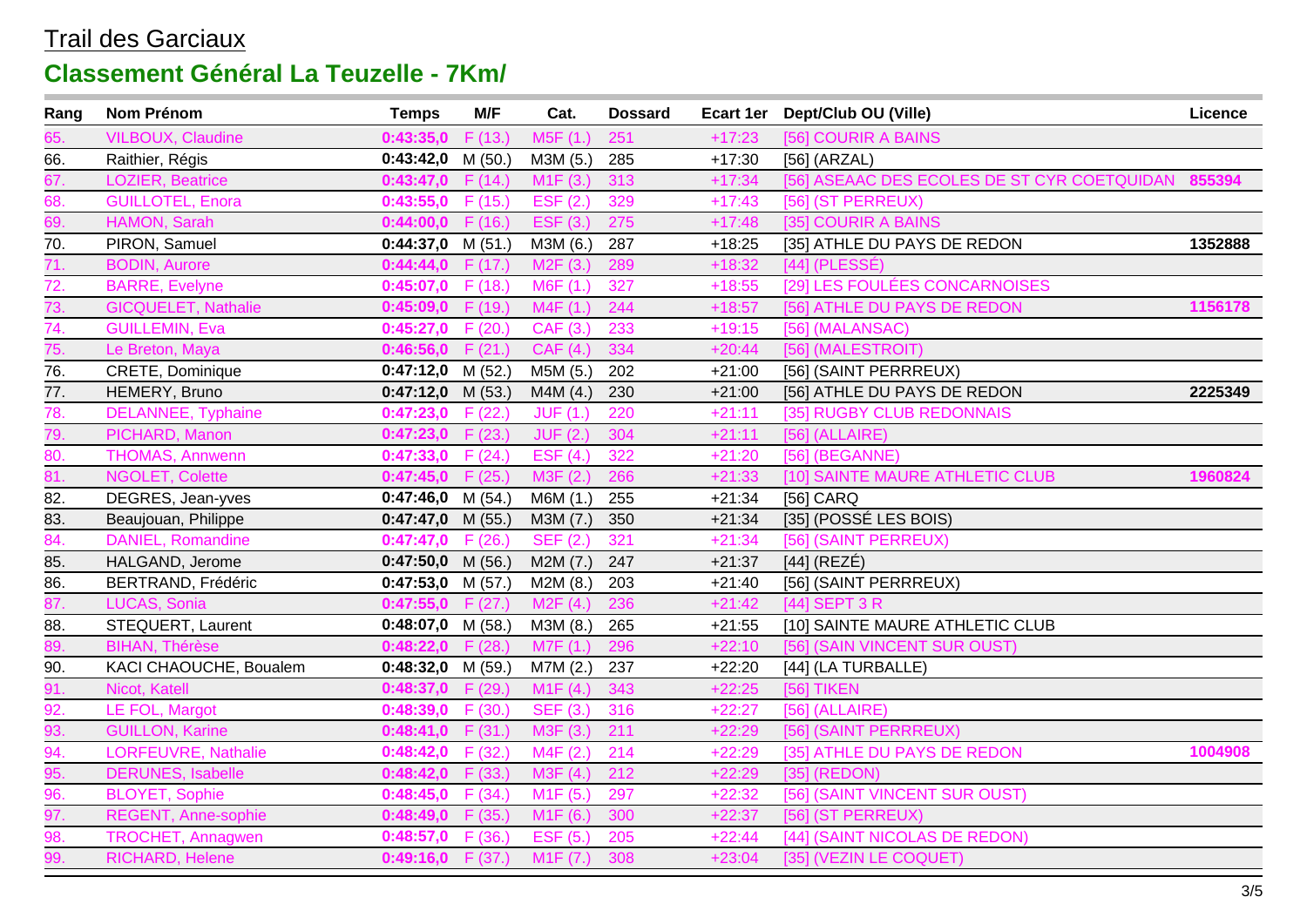| Rang | Nom Prénom                  | <b>Temps</b>             | M/F     | Cat.                              | <b>Dossard</b> |          | Ecart 1er Dept/Club OU (Ville)  | Licence |
|------|-----------------------------|--------------------------|---------|-----------------------------------|----------------|----------|---------------------------------|---------|
| 100. | SIMON, Florence             | 0:49:35,0                | F(38.)  | M3F (5.)                          | 254            | $+23:23$ | [56] ATHLE DU PAYS DE REDON     | 2414219 |
| 101. | BRIAND, Kylian              | 0:49:40,0                | M(60.)  | SEM (18.)                         | 204            | $+23:28$ | [35] (SAINT ARMEL)              |         |
| 102. | DANAIRE, Kathelyne          | 0:49:51,0                | F (39.) | M1F(8.)                           | 219            | $+23:39$ | [56] (BEGANNE)                  |         |
| 103. | Theou, Lea                  | 0:49:55,0                | F(40.)  | JUF(3.)                           | 336            | $+23:43$ | $[35]$ APR                      |         |
| 104. | <b>SARAZIN, Sandra</b>      | 0:50:19,0                | F(41.)  | M3F (6.)                          | 306            | $+24:06$ | [56] BRPG GUER                  |         |
| 105. | <b>LEGRAND, Delphine</b>    | 0:50:19,0                | F(42.)  | M <sub>2</sub> F (5.)             | 307            | $+24:07$ | $[56]$ (GUER)                   |         |
| 106. | DU ROY DE CHAUMARAY, Marie  | 0:50:23,0                | F(43.)  | <b>SEF (4.)</b>                   | 281            | $+24:11$ | $[35]$ (GUICHEN)                |         |
| 107. | <b>DUVAL, Béatrice</b>      | 0:50:39,0                | F(44.)  | M2F(6.)                           | 294            | $+24:27$ | $[56]$ (ALLAIRE)                |         |
| 108. | <b>BLANCHARD, Françoise</b> | 0:50:39,0                | F(45.)  | M <sub>2</sub> F (7.)             | 310            | $+24:27$ | [35] (VEZIN-LE-COQUET)          |         |
| 109. | <b>BERTRAND, Christelle</b> | 0:51:18,0                | F(46.)  | M4F (3.)                          | 269            | $+25:06$ | [10] SAINTE MAURE ATHLETIC CLUB | 1187365 |
| 110. | <b>LENCKI</b> , Virginie    | 0:51:21,0                | F(47.)  | M1F(9.)                           | 277            | $+25:09$ | $[56]$ (ALLAIRE)                |         |
| 111. | TORLAY, Hélène              | 0:51:21,0                | F(48.)  | M <sub>1</sub> F (10.)            | 279            | $+25:09$ | $[56]$ (RIEUX)                  |         |
| 112. | HAMON, Annie                | 0:51:21,0                | F(49.)  | M <sub>1</sub> F (11.)            | 276            | $+25:09$ | $[56]$ (ALLAIRE)                |         |
| 113. | <b>BOURREE, Ophélie</b>     | 0:51:21,0                | F(50.)  | SEF (5.)                          | 231            | $+25:09$ | [35] (SAINT GANTON)             |         |
| 114. | <b>HOUEIX, Priscilla</b>    | 0:52:13,0                | F(51.)  | MOF(4.)                           | 240            | $+26:01$ | $[56]$ (ALLAIRE)                |         |
| 115. | NAEL, Maryline              | 0:52:13,0                | F(52.)  | M <sub>2</sub> F (8.)             | 258            | $+26:01$ | $[56]$ (ALLAIRE)                |         |
| 116. | <b>BOURRE, Régine</b>       | 0:52:34,0                | F(53.)  | M <sub>1</sub> F (12.)            | 293            | $+26:22$ | [44] SNTRAIL                    |         |
| 117. | <b>TREELS, Sandrine</b>     | 0:52:50,0                | F(54.)  | MOF(5.)                           | 238            | $+26:38$ | [28] (CHARTRES)                 |         |
| 118. | DUTHEIL, Olivier            | 0:52:51,0                | M(61.)  | M1M(2.)                           | 226            | $+26:39$ | [44] (LA GRIGONNAIS)            |         |
| 119. | <b>BRIEND, Isabelle</b>     | 0:52:53,0                | F(55.)  | MAF(4.)                           | 260            | $+26:40$ | $[35]$ (ERBREE)                 |         |
| 120. | PRIGENT, Claudine           | 0:54:04,0                | F(56.)  | M5F (2.)                          | 328            | $+27:52$ | [35] (RENNES)                   |         |
| 121. | FRISCOURT, Maureen          | 0:54:11,0                | F(57.)  | ESF (6.)                          | 274            | $+27:58$ | [44] (HAUTE-GOULAINE)           |         |
| 122. | <b>TOURNEUX, Maryse</b>     | 0:55:06,0                | F(58.)  | M2F (9.)                          | 241            | $+28:54$ | $[56]$ (ALLAIRE)                |         |
| 123. | DANDE, Céline               | 0:56:05,0                | F(59.)  | M0F (6.)                          | 252            | $+29:53$ | [35] US GUIPRY MESSAC A         | 2290832 |
| 124. | RIAUX, Christophe           | 0:56:48,0                | M (62.) | M3M (9.)                          | 245            | $+30:35$ | [56] (ST PERREUX)               |         |
| 125. | <b>Balaine, Emmanuelle</b>  | 0:56:48,0                | F(60.)  | M <sub>1</sub> F (13.)            | 351            | $+30:35$ | $[56]$ (S)                      |         |
| 126. | Hamon, Antoine              | 0:56:48,0                | M (63.) | SEM (19.)                         | 332            | $+30:36$ | $[35]$ (LOHEAC)                 |         |
| 127. | ROUILLE, Pascal             | 0:56:48,0                | M(64.)  | M3M (10.)                         | 261            | $+30:36$ | [56] (ST PERREUX)               |         |
| 128. | DREAN, Sébastien            | 0:56:49,0                | M (65.) | M2M (9.)                          | 250            | $+30:37$ | [56] (ST PERREUX)               |         |
| 129. | DESNEE, Anthony             | $0:56:49,0$ M (66.)      |         | M3M (11.) 242                     |                | $+30:37$ | [56] (SAINT PERREUX)            |         |
| 130. | Blanchard, Arthur           | 0:56:49,0                | M (67.) | JUM(2.)                           | 348            | $+30:37$ | [56] (SAINT VINCENT SUR OUST)   |         |
| 131. | COQUERANT, Emmanuel         | $0:56:49,0$ M (68.)      |         | M1M(3.)                           | 253            | $+30:37$ | [56] (SAINT PERREUX)            |         |
| 132. | Charpentier, Simon          | 0:56:49,0                | M (69.) | JUM(3.)                           | 347            | $+30:37$ | [56] (SAINT PERREUX)            |         |
| 133. | Chalopin, Nathanaël         | $0:56:49,0 \quad M(70.)$ |         | SEM (20.) 344                     |                | $+30:37$ | [35] (GUICHEN)                  |         |
| 134. | Chedaleux, Florian          |                          |         | $0:56:50,0$ M (71.) SEM (21.) 367 |                | $+30:38$ | [56] (SAINT-PERREUX)            |         |
|      |                             |                          |         |                                   |                |          |                                 |         |